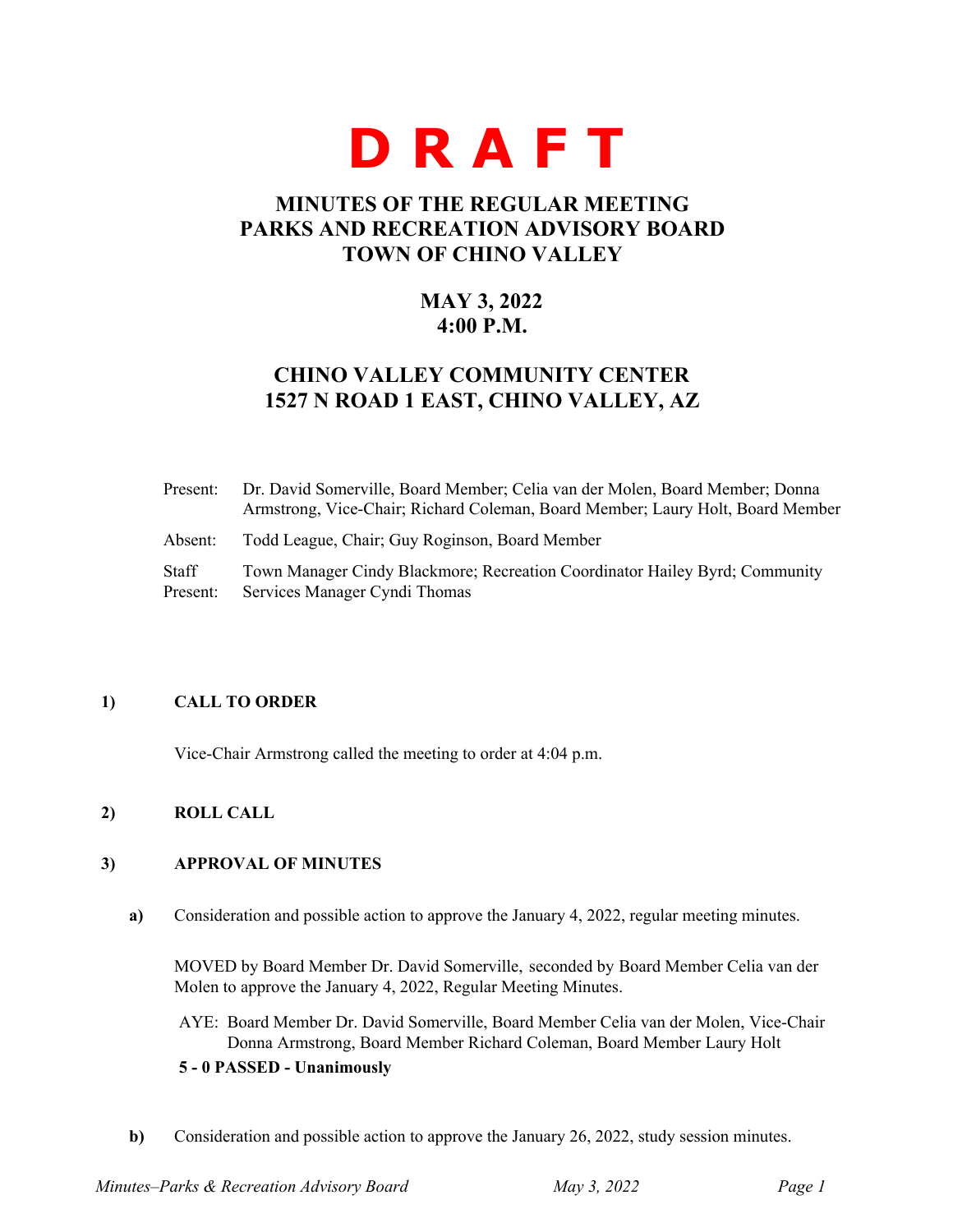- Members discussed whether specific dollar amounts were discussed for Center Street Park (page 4 in the minutes) and wanted the clerk to review the minutes.
- The lighting for the ballfields needed to be reversed. Lighting for field three was still needed.
- In year three of the board goals, clarify that pool cover referred to a roof system over the pool.

MOVED by Board Member Laury Holt, seconded by Board Member Celia van der Molen to accept the January 26, 2022, Study Session Minutes, with corrections.

AYE: Board Member Dr. David Somerville, Board Member Celia van der Molen, Vice-Chair Donna Armstrong, Board Member Richard Coleman, Board Member Laury Holt

#### **5 - 0 PASSED - Unanimously**

- **c)** Consideration and possible action to approve the February 15, 2022, study session minutes.
	- Regarding the Dog Park, a Member wanted the wording "discussion at previous meetings" removed because they believed this was the first meeting it was discussed. (Topic discussed at the January 26, 2022, page 3 of the minutes, Center Street Bullet Point).
	- Members requested that the words "The possibility of" be added to the first bullet point under the Pickleball title since it was only a discussion.

MOVED by Board Member Laury Holt, seconded by Board Member Dr. David Somerville to accept the February 15, 2022, Study Session Minutes, with corrections.

AYE: Board Member Dr. David Somerville, Board Member Celia van der Molen, Vice-Chair Donna Armstrong, Board Member Richard Coleman, Board Member Laury Holt

#### **5 - 0 PASSED - Unanimously**

# **4) PARKS & RECREATION MANAGER'S REPORT**

Ms. Thomas reported on the following:

The Parks and Recreation Management report would be combined with the Recreation Committee information.

Staff made a presentation at the April 12, 2022, Council Study Session to ask about foregoing the Fourth of July celebration. It may or may not be a permanent change, but staff hoped it would be permanent. The funds budgeted for the 4<sup>th</sup> of July would be transferred to the Territorial Days budget.

• Territorial Days would become a big two-day event, September 2nd & 3rd.

On Friday night (September 2nd) there were plans for a band, dancing, and a beer garden. Saturday day (September 3rd) would be similar to past celebrations, but a little bigger.

The Prescott portable leased stage would be kept for some scheduled entertainment, including the Prescott Hawaiian Dancers. The school would also have their choir and duet singers performing. Staff wanted to reserve a chunk of time for local entertainment. Staff would advertise it and review possible local entertainment acts.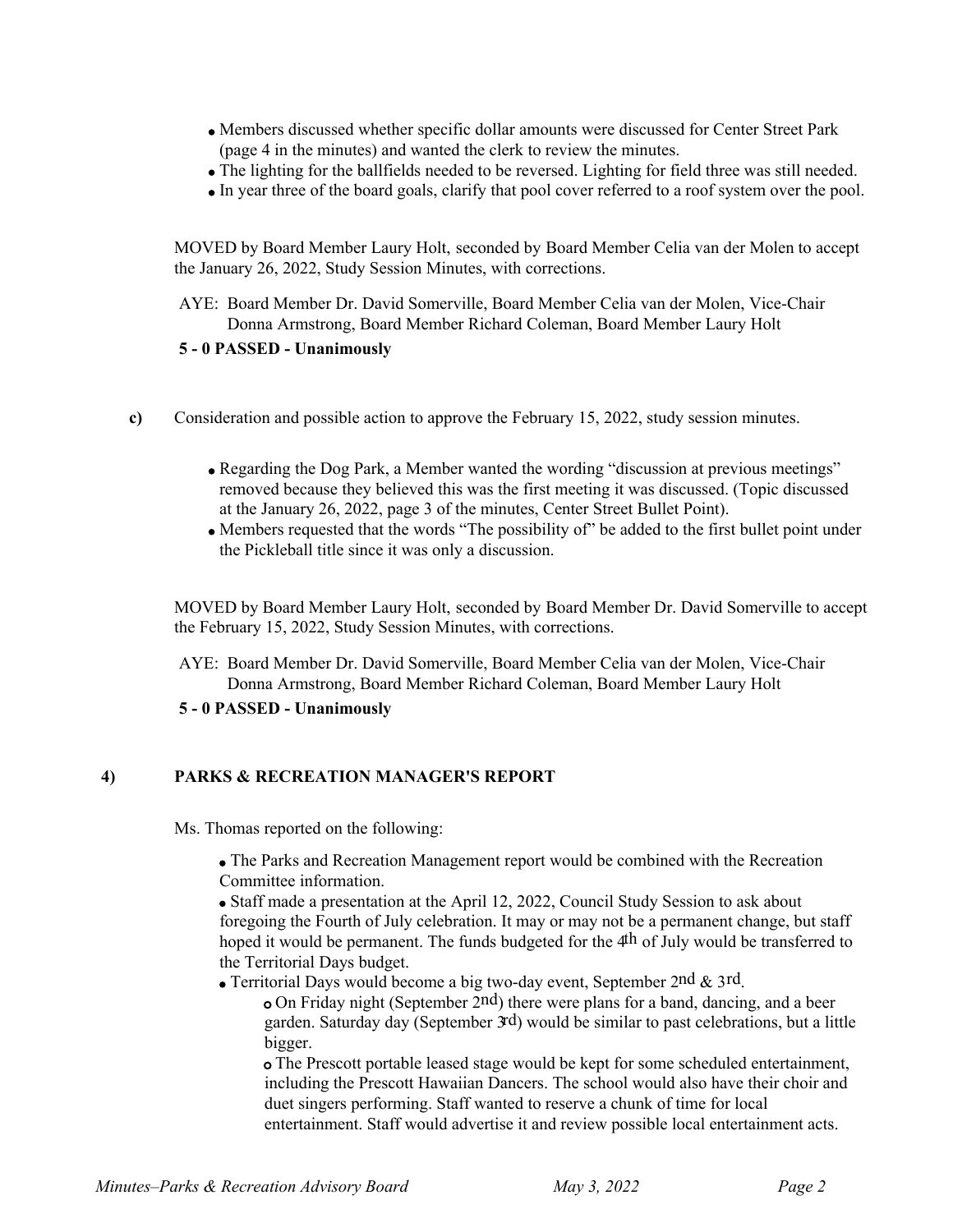The inflatable kids' entertainment would be replaced with more of a fair type atmosphere, with a petting zoo, (possible) Ferris Wheel, stilt walkers, jugglers, etc. Staff was requesting community groups provide food instead of food trucks. Saturday's events would end at 3:00 until the annual corn dinner.

Council had requested that staff explore the option of having fireworks on Friday night.

The food truck festival would be August 13, 2022. They were currently at 17-trucks with the goal of 25-trucks. The previous year they had 15 food trucks.

The Movie in the Park summer series would start in June at Memory Park.

June 10 – Space Jam

July 8 – Onward

 $o$  August  $5 - Back$  to the Future

Staff was working with Prescott and Prescott Valley on a cross community event for 2023. A possible date was May 21, 2023. The plan was to have a bicycle race from Chino Valley to Prescott Valley to Prescott. The event would also include things to do for non-bikers. Town would be hosting the opening night. Each Town would have their own beer garden, with all funds going to a school setting. The education foundation was not necessarily onboard with that, but the Lions Club sponsored the Million Word Challenge at all the schools, and they were willing to do it. All the proceeds would go to that, and it would be called Beer for Bucks. The date is flexible, and Prescott would hire an event promoter. They were waiting to hear if that date was available.

Discussed under Old Business: The family of Wade Parker asked that a plaque not be erected in his honor, and instead requested any funds be put into the Wade Parker Memorial Scholarship Fund.

Discussed under Old Business: The Mud Run would be put on pause. The Town did not have the staff to run the event and key PRAB members that had helped run the event were no longer members.

Discussed under Old Business: Fencing along the State line on the Peavine Trail.

# **5) COMMITTEE CHAIR REPORT**

- **a)** Committee Chair Todd League
- **b)** Recreation Committee

Reported under the Parks and Recreation Manager's Report.

#### **c)** Aquatics Committee

Hailey Byrd reported the following:

- 17 lifeguards, eight cashiers, and four pool leads had been hired.
- The target for opening day was Memorial Day weekend (weekend of May 28th). The date could be pushed back due to maintenance issues and parts.
- The final maintenance issues were being completed.
- The soft pool cover would be ready within a few months.
- Pool replastering for the entire pool would begin after the end of the season.
- Employee orientation would be in the next week.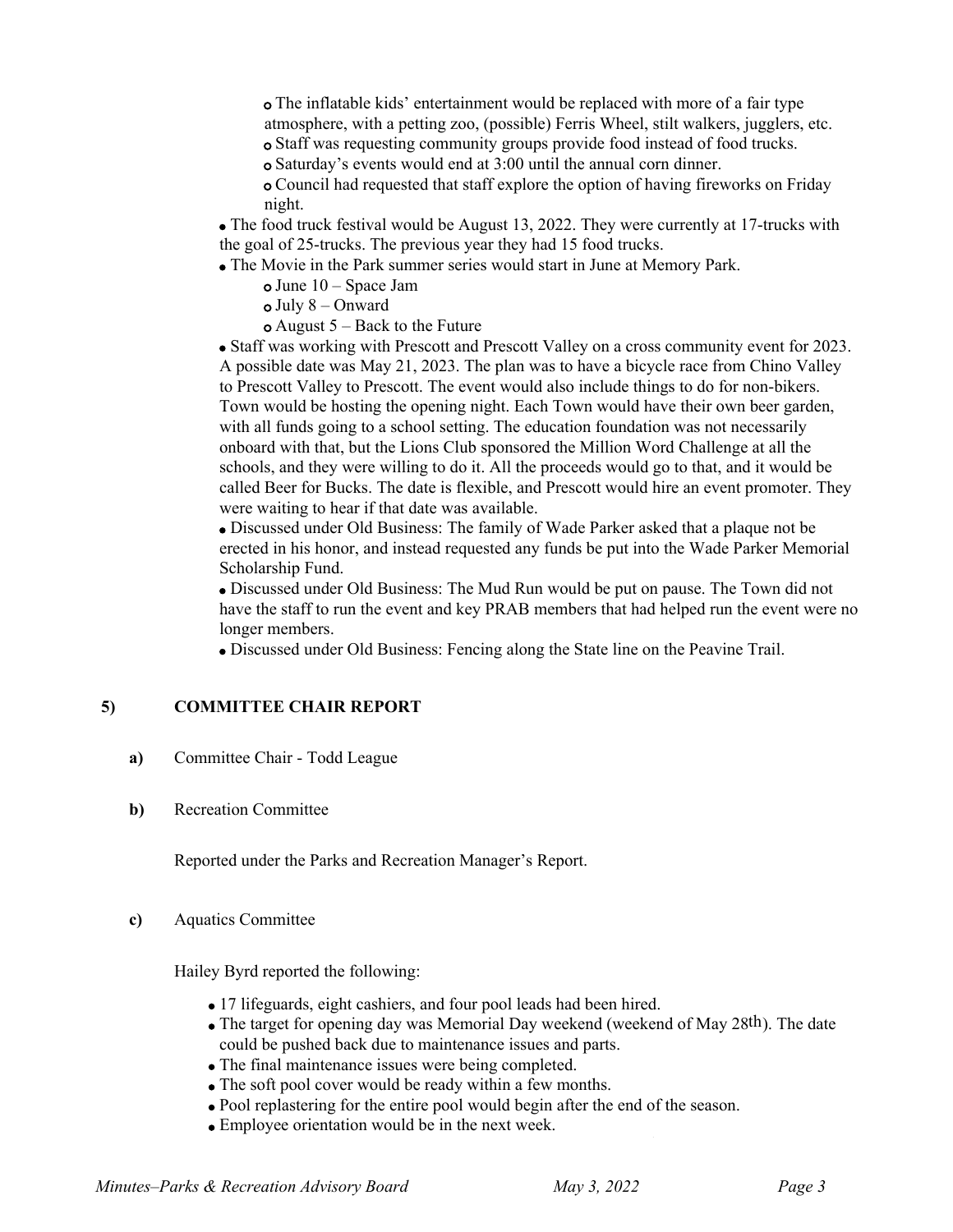- They hoped to have a maintenance person budgeted for July 1st.
- If they can't open, they would plan something to utilize the staff that had been hired. A community water fight was suggested.
- **d)** Parks & Trails Richard Coleman
- **e)** Finance Committee

# **6) CALL TO THE PUBLIC**

*Call to the Public is an opportunity for the public to address the Board concerning a subject that is not on the agenda. Public comment is encouraged. Individuals are limited to speak for three (3) minutes. The total time for Call to the Public may be up to 15 minutes per meeting. Board action taken as a result of public comment will be limited to directing staff to study the matter, scheduling the matter for further consideration and decision at a later date, or responding to criticism.*

# **7) CORRESPONDENCE**

### **8) OLD BUSINESS**

**a)** Update and discussion regarding the Kite Festival.

Staff and Committee Members discussed the following:

- The kite festival was successful.
- The weather balloon was launched but broke away. It rose 65,000 feet before the radiosonde broke away with the parachute.
- The Embry Riddle students were wonderful. The work that went into the kite design was wonderful. They were great with the kids.
- The wind became strong and even the model airplane people had to stop flying their planes.
- The American Kite Flyers Association had issued kites and had become worried about valuable kites that were flying because of the strong winds.
- They managed to fly kites and two boys won prizes from Air Soft for the highest-flying kites.
- They had to close an hour early due to the wind.
- Most of the comments had been positive despite the winds.
- They served over 120 kids.
- The kite organization had discussed sponsoring the event if held again.
- They had 57 glider kits and approximately 47 pinwheels left over that could be used at next year's event.
- Staff thanked Dr. Somerville and Ms. Armstrong for their work on the event and in realizing Dr. Somerville's vision.
- They would consider a different time of year since May tended to be too windy.
- Future ideas included drones and hot air balloons. They had to be careful because they were in a no-fly zone. It took a lot of work to get approval from the FAA for special events.
- If the event were to continue and grow, they could start planning next year's event immediately.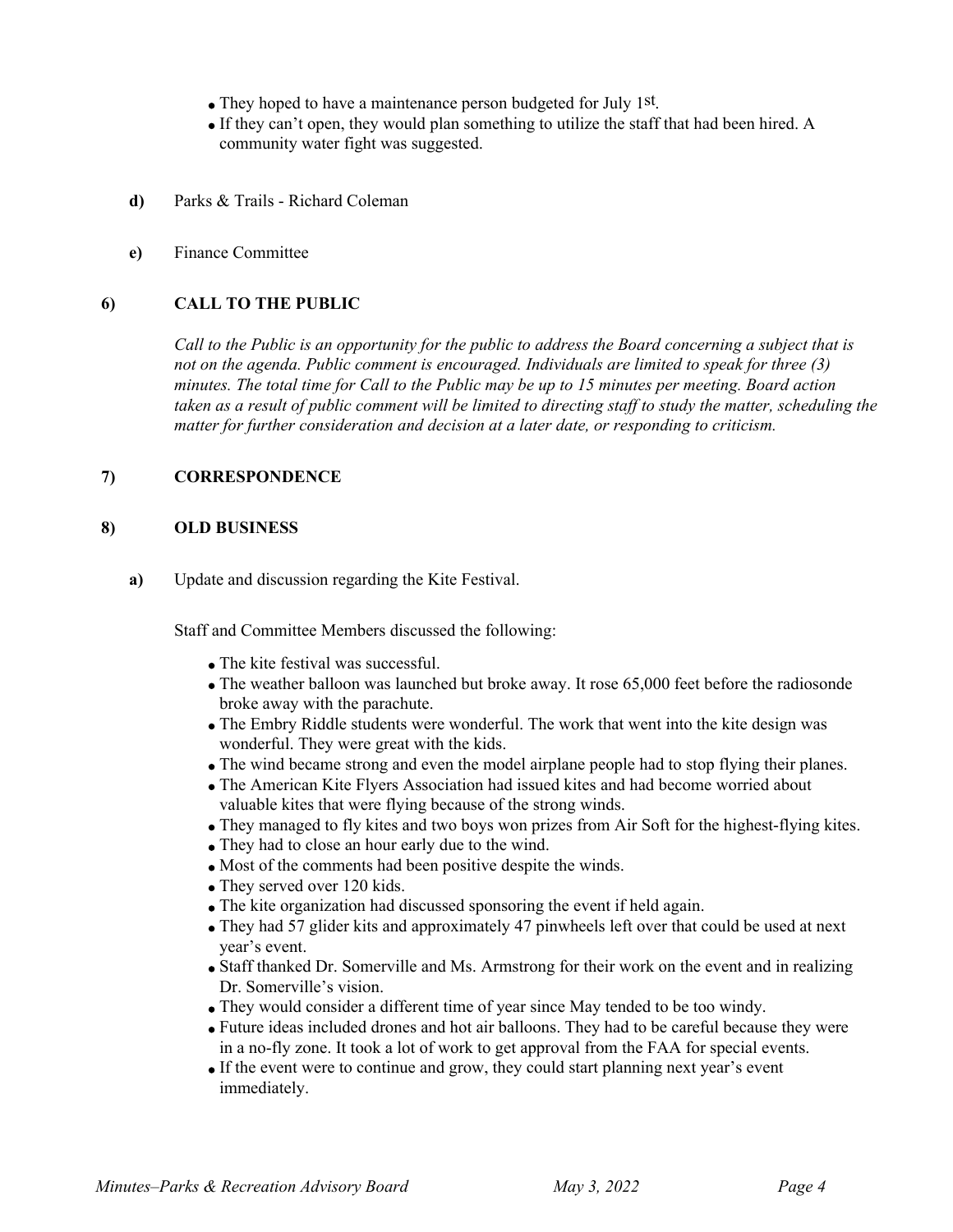### **9) NEW BUSINESS**

**a)** Update and discussion from Town Manager Blackmore regarding vacancy.

Staff and Committee Members discussed the following:

- Town Manager Blackmore introduced herself to the Committee.
- Chair Todd League had resigned.
- **b)** Discussion from Town Manager Blackmore regarding possible updates/amendments to the by-laws.

Staff and Committee Members discussed the following:

- With the recent resignation, it was a good time to review the Committee's bylaws.
- The Committee had discussed updates previously.
- It was a large board, but they had trouble getting a quorum, which might be something they could fix.
- Staff and Council thought the Board was very important and needed to stay as an advisory board.
- Staff wanted the Committee's input on needs and changes so the Committee by-laws could be updated.
- Changes would be taken to Council for approval.
- Staff thought the number of members should be lower to make it easier to get a quorum.
- Suggestions would be considered and reviewing other board bylaws would assist staff in suggesting any changes and updates.
- Members discussed whether they would vote to approve any changes before it went before Council. Staff would look into it, but were not familiar with boards doing that.
- Members discussed a change in the by-laws that allowed one or two members to not be Town residents.
- Members requested information on how a Parks and Recreation Advisory Board would run in other places, so they had a reference to go by. Staff suggested calling other Towns for a copy of their by-laws.
- Staff wanted all meetings put on pause until the by-laws were updated. Staff did not think it would take long to change.
- Board suggested changes were to get rid of the finance committee report, adjust communication issues between the Board and the Town staff, and more inclusion for the committee in Town events.
- Staff that may be involved in the update included the Town Manager, Ms. Thomas, and possibly the Town Clerk's office.
- By-laws could allow for agenda committee report items to be more general so more topics could be discussed.
- The current by-laws specified that the Chair position needed to be voted on by the Committee Members.
- Staff thanked the Board for all their work. Members could contact the Town Manager with any ideas or issues.

### **10) FUTURE AGENDA SUGGESTIONS**